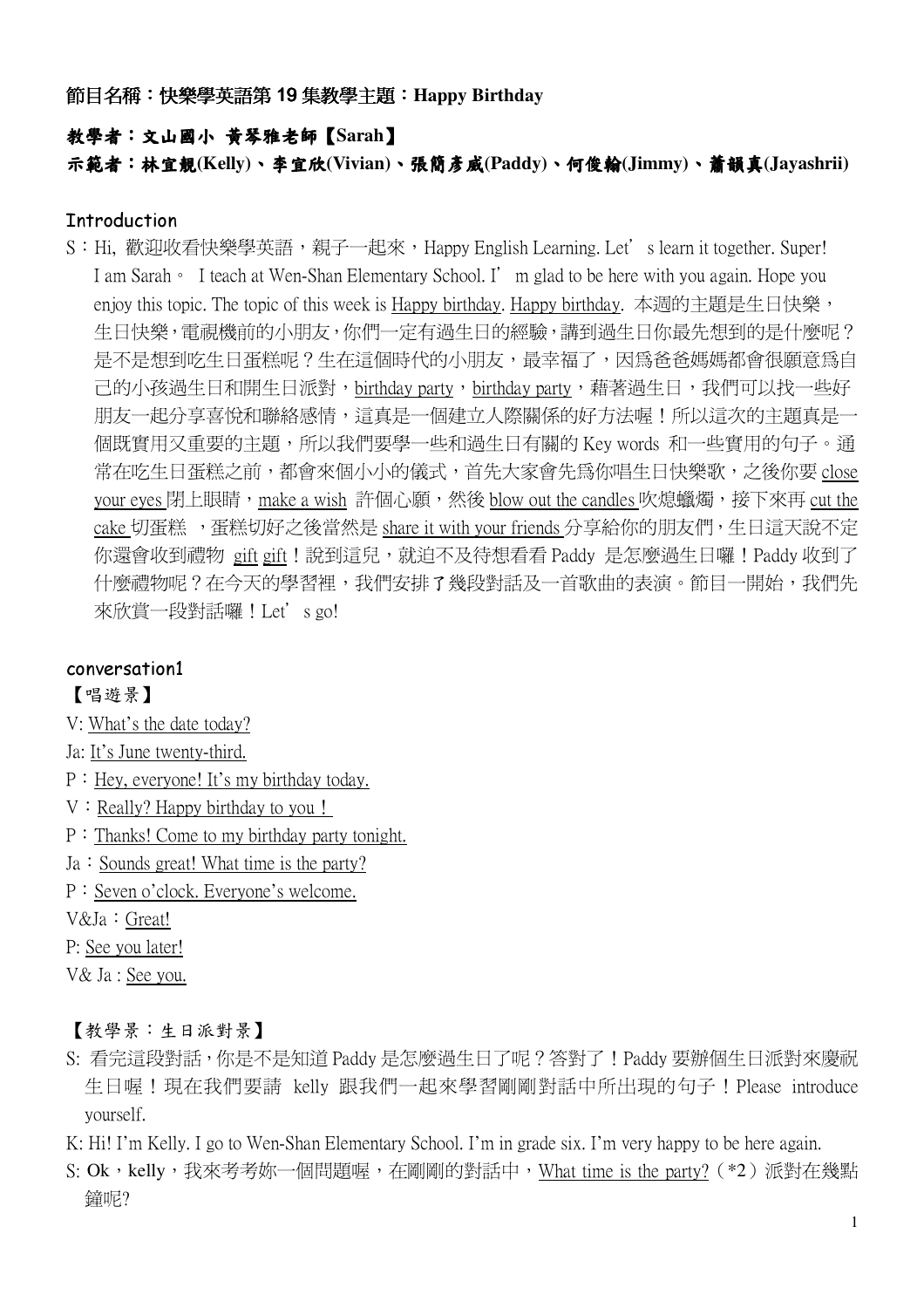- K: Seven o'clock. Seven o'clock. 在七點鐘
- S: Good job ! 那如果問快樂學英語這個節目是在幾點鐘, 就這樣說 What time is the program of the Happy English Learning?
- K: What time is the program of the Happy English Learning?
- S: Well done! 那如果問電影是在幾點鐘?該怎麼說 3?Kelly.
- K: What time is the movie?
- S: What time is the movie? That's right.電影就是 Movie m-o-v-i-e movie, Kelly, 表現得很好, You are very smart. 接下來讓我們再聽一次剛剛的對話,希望電視機前的小朋友也能像 Kelly 一樣都聽懂 喔。

#### 【教學景】

S:接下來我們再來看看另一段對話,要注意看喔!倒底 Jayashrii 和 Vivian 有沒有要買禮物送給 Paddy 呢?還有 Vivian 的生日是那一天呢?答案就在影片中喔, Here we go!

#### Conversation2 【商店街景】

- Ja: Vivian, how old is Paddy?
- V: He is twelve years old.
- Ja : Let's get a gift for Paddy  $\circ$
- V: Ok! When is your birthday?
- Ja: My birthday is June twelfth. How about you?
- V: My birthday is on April first.
- Ja: Oh! Oh! It's April Fools'Day.
- V: That's right.
- Ja: Are you an April fool?
- V: Of course not. Are you an April fool?
- Ja: Sometimes. Please don't laugh at me. What time is it?
- V: It's six-thirty. Let's go. Hurry!
- Ja: OK!

S:剛剛對話中有出現 How old 的句型, How old is Paddy? 就是問 Paddy 幾歲呢? He is twelve years old. 他十二歲。 Please repeat after me How old is Paddy?

K&V: How old is Paddy?

S: He is twelve years old.

K&V: He is twelve years old.

- S: 我們也可以把 Paddy 換成 your father 就這樣說
- K: How old is your father? 你的父親幾歲?
- V: My father is forty years old. 我父親四十歲. 也可以說 He is forty years old. 他四十歲.
- S: 接下來把 father 換成 mother 就這樣說…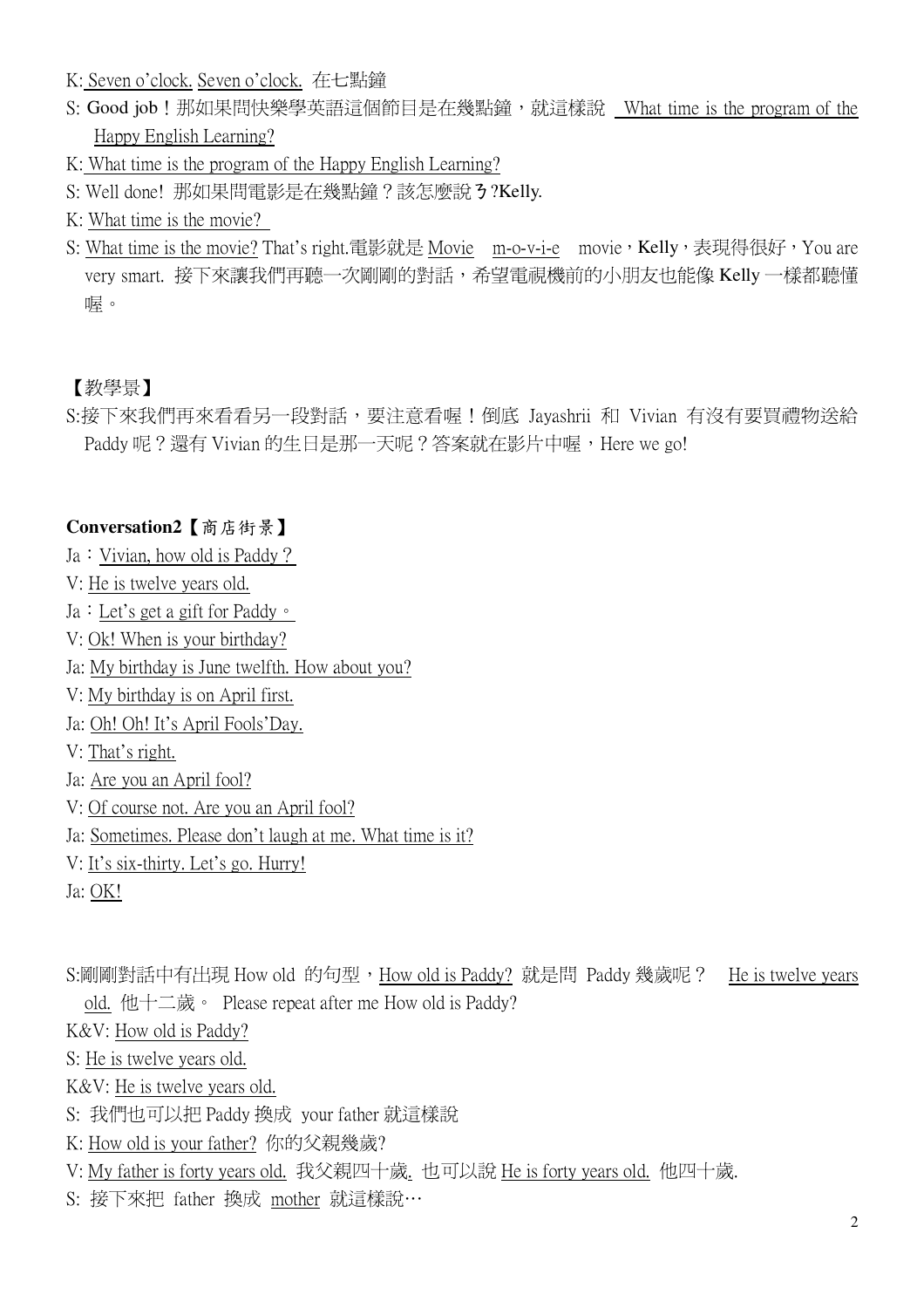K: How old is your mother?

- V: My mother is thirty-five years old. 我母親三十五歲。也可以說 She is thirty-five years old。
- S:如果換成 sister 或者是 brother 應該怎麼說 3?Kelly.
- K: How old is your sister? 你妹妹幾歳呢?
- V: My sister is ten years old. She is ten years old.
- K: How old is your brother?你哥哥幾歲呢?
- V: My brother is fifteen years old. He is fifteen years old.
- S:WOW! You are very smart.接著我們再來練習另一個句型 Let's get a gift for Paddy. (\*2)我們買個禮 物給 Paddy. 我們也可以把 a gift 換成【蛋糕圖卡】 a cake (\*2)蛋糕, 我們買個蛋糕送給 Paddy. 就可以這麼說 Let's get a cake for Paddy.
- K&V: Let's get a cake for Paddy.
- S: 生日當天除了有 a lot of gifts · a big cake 之外,還會收到生日卡片喔,生日卡片的英文是【卡片 圖卡】A birthday card. (\*2), 所以我們也可以買張生日卡片送給 Paddy, Let's get a birthday card for Paddy.
- K&V: Let's get a birthday card for Paddy.
- S:端午節快到了喔,也許買個香包送給 Paddy 也不錯, 那香包的英文該怎麼說 3?【香包圖卡】sachet (\*2), Let's get a sachet for Paddy.買個端午節的香包送給 Paddy。
- K&V: Let's get a sachet for Paddy.
- S: Good job!! 另外剛剛的對話中也有出現一個很特殊的日子喔,小朋友猜到了嗎?
- K:我知道,就是 April first 愚人節。
- S:That's right! Vivan's birthday is on April first. Vivian 的生日是四月一日, 而 April first 就是愚人節, 愚人節的英文要這麼說 April Fools'Day. (\*2), 那剛才 Jayashrii 還問 Vivian 一個問題喔, Are you an April fool? (\*2) 你是不是常在愚人節被耍?

V: Of course not.

- S: Ok,經過講解之後,小朋友是否更能用英文正確表達有關 Birthday 的用法3?接著讓我們再聽 一次剛剛 Jayashrii 他們的對話。
- S:聽完了剛才的對話練習,接下來 Sarah 老師要介紹一些小朋友最愛的 gifts,讓我們一起跟著圖卡 學習 key word 吧。The first one【機器人圖】robot (\*2)機器人, This robot is my favorite. The second one 【掌上型電玩圖】 Game Boy (\*2)掌上型電玩, The Game Boy is my birthday gift. The third one 【漫畫書本圖】 comic book  $(*2)$  漫畫書, This comic book is very funny. The fourth one 【香包圖】sachet (\*2)香包,That sachet smells very good. OK,學完了這些關於gift的key word
	- 之後,接下來我們就來看看生日當天到底Paddy收到了什麼禮物吧! Here we go!

#### **Conversation3**

Ja: Happy birthday Paddy! This is for you. P: Thank you. What's this? Ja: Open it. P: It's a robot. It's cool.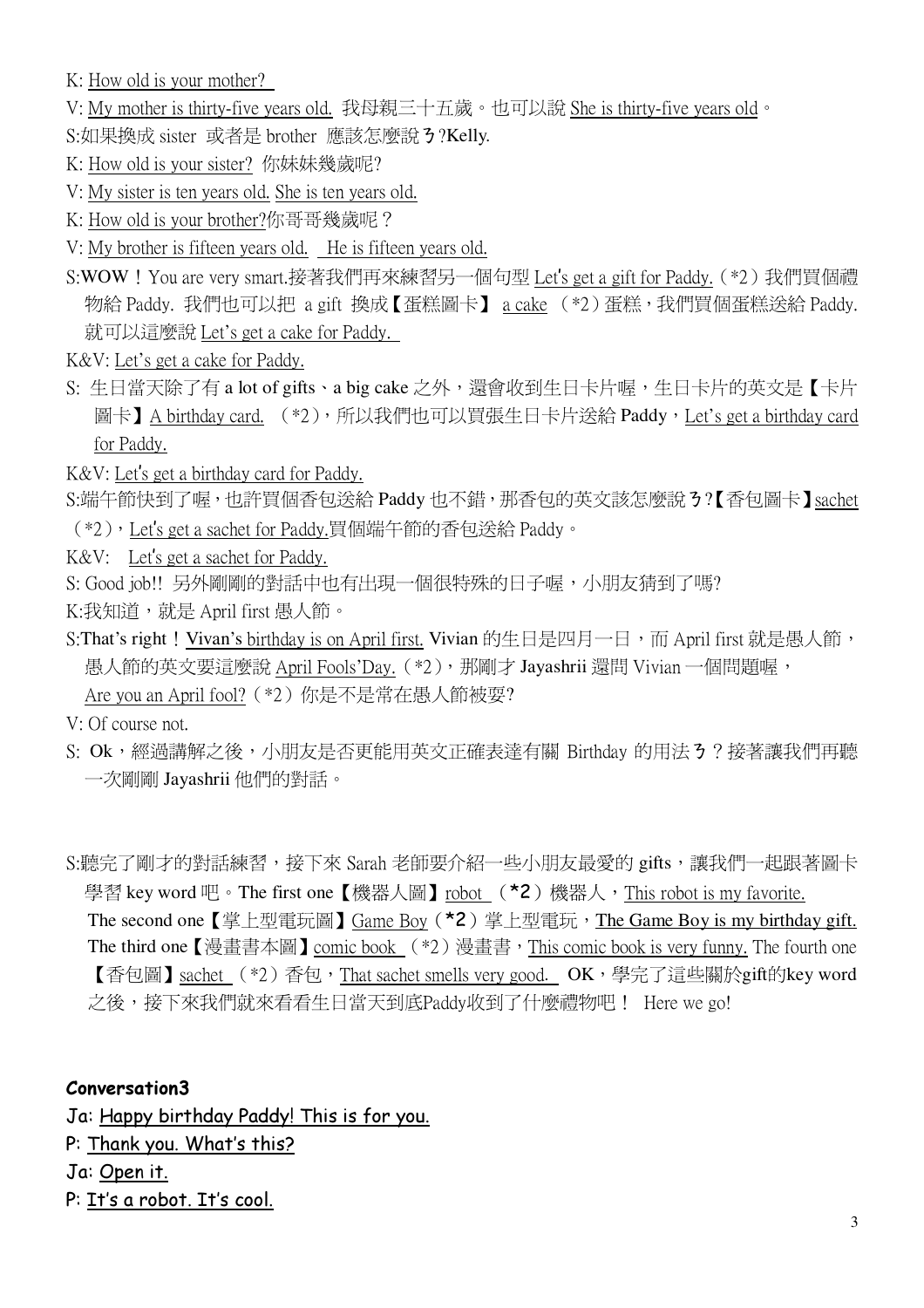Ja: I'll show you how cool it is. Listen!

# Robot Happy birthday to you, happy birthday to you, happy birthday dear Paddy, happy birthday to you.

P: Wow! It's fantastic.

## 【教學景】

S:哇~~好棒喔,Jayashrii 送給 Paddy 一個很 cool 的 robot 機器人て,然後她還說 Happy birthdav Paddy! This is for you. 小朋友在這裡出現一個很實用的句子喔, This is for you. (\*2) 這是送給你的! 當我們送給某人禮物時就可以用 This is for\_\_\_\_\_\_這個句子, 在空格裡填上你要送給誰, 如果要 送給你的姐姐,你就可以說 This is for my sister. 要送給媽媽就說 This is for my mother. 這句子很實用,一定要記住喔。接下來讓我們再看看 Jimmy 要送給 Paddy 什麼樣的 birthday gift。

#### Conversation4

- Ji: Happy birthday, Paddy. This is for you.
- P: Thank you very much. Let me quess. Is it a game boy?
- Ji: No, no, no. Try again.
- P: Is it a comic book?
- Ji: No. It isn't. Open it.
- $P: A box?$
- Ji: Open it again.
- P: A smaller box?! Wow! A sachet. Oh! It's my favorite. It smells good. Thank you.
- Ji: You are welcome.

【教學景】

S:看完剛才的 conversation, 小朋友是不是已經知道 Jimmy 送給 Paddy 什麼 birthday gift 3?沒錯, 香包 a sachet, That sachet smells very good. 那同樣的在這段對話中也出現一個常用的句子喔,當 你收到一個自己很喜愛的東西時,你就可以大聲說: It's my favorite. (\*2)。是不是很實用3? 接著讓我們再聽一次剛剛 Paddy 收到禮物的對話,小朋友要仔細聽喔!

【唱遊景】

S: 節目進行到現在我們已經看過四段對話了喔,現在我們就來考考你的記憶力喔!這裡有四個答 案,第一個答案是

Ji: June twenty third,

- S: 第二個答案是
- Ji: He is twelve years old.
- S: 第三個答案是
- Ja: A robot and a sachet.

S:第四個答案是

- Ja: 這是送給你的。
- S:你們記住了嗎?現在請 Vivian 先選一題。

V: This one.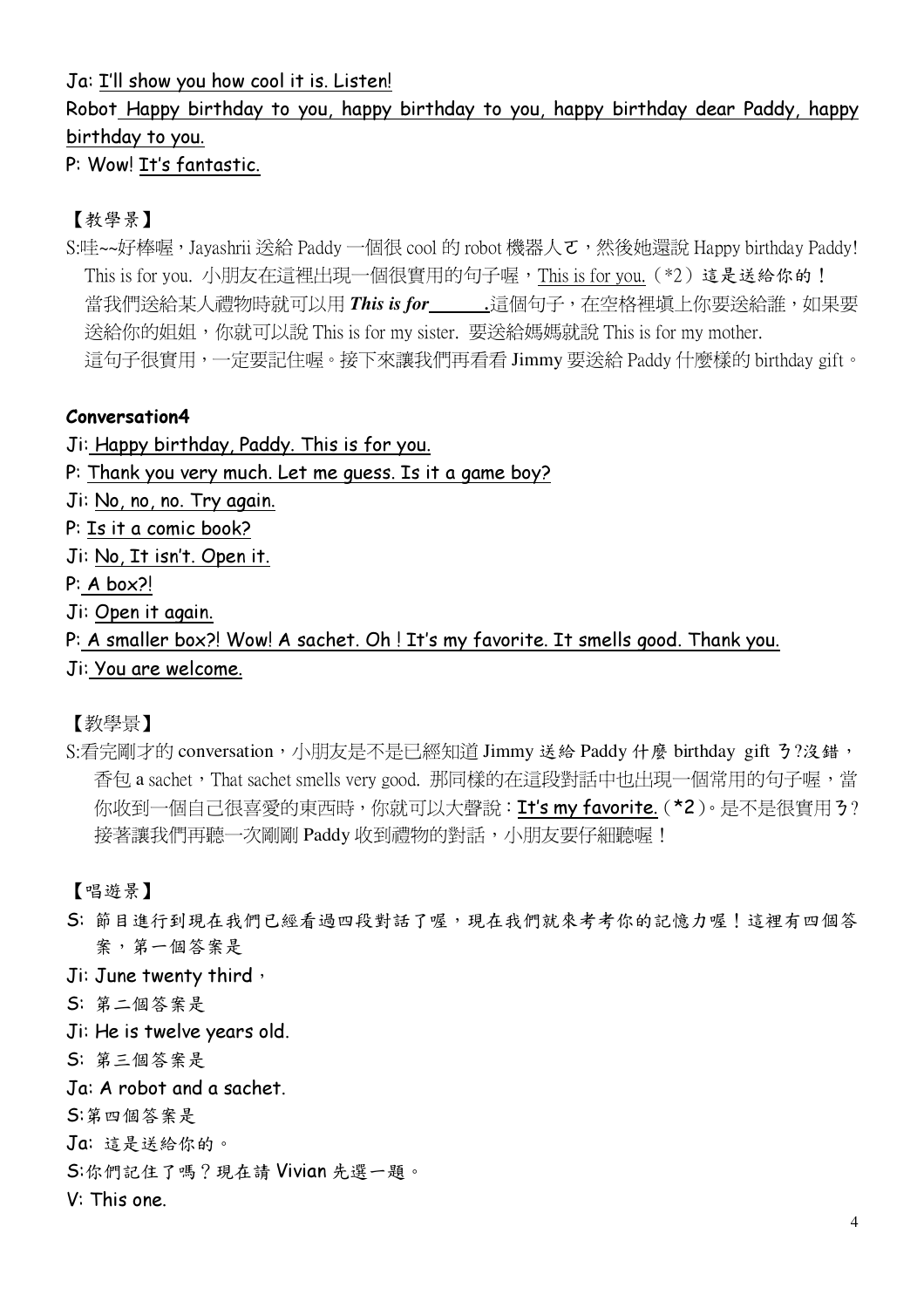S: Ok! Here you are. Please read it aloud.

V: When is Paddy's birthday? His birthday is June twenty third. 六月二十三日, it's number one.

S: That's right. You are very smart. Kelly, your turn.

K: What gifts does Paddy have on his birthday? A robot and a sachet. It's number three.

- S: Bingo! Paddy, choose one. And read it aloud.
- P: How old are you? I 'm twelve years old. It's number two.
- S: That's right. Jimmy, your turn. Please read it aloud.
- Ji: This is for you. 這是送給你的, It's number four.
- S: Great! 透過這樣的遊戲學習,相信電視機前的小朋友,對我們教學內容一定更有印象了吧。接 下來讓我們請文山國小的小朋友來表演 chant,小朋友可以跟著一起唸喔!Here we go!

大家一起來唸 chant

Birthday, birthday, happy birthday. When is your birthday? January? February? Or March?  $No, no, no.$ It's April first. Happy April Fools' Day. Oh! Ya!

Birthday, birthday, happy birthday. When is your birthday? May? June? Or July?  $No, no, no,$ It's August eighth. Happy Father's Day. Oh! YA!

Birthday, birthday, happy birthday. When is your birthday? September? October? Or November?  $No, no, no,$ It's December twenty fifth. Merry Christmas! Oh! ~~~~ YA!

- S:哇,聽完了跟 birthday 有關的 chant 之後, 接下來我們要請 Paddy 來跟小朋友一起學習英語喔, Introduce vourself, please.
- P: Hello! I'm Paddy, I go to Wen-Shan Elementary School, I'm in grade six.
- S: 現在我們就來學這幾個句子囉!The first one is close your eyes (\*2) 閉上眼睛,The second one is Make a wish. (\*2) 許個心願, The third one is Blow out the candles. (\*2) 吹熄蠟燭。The fourth one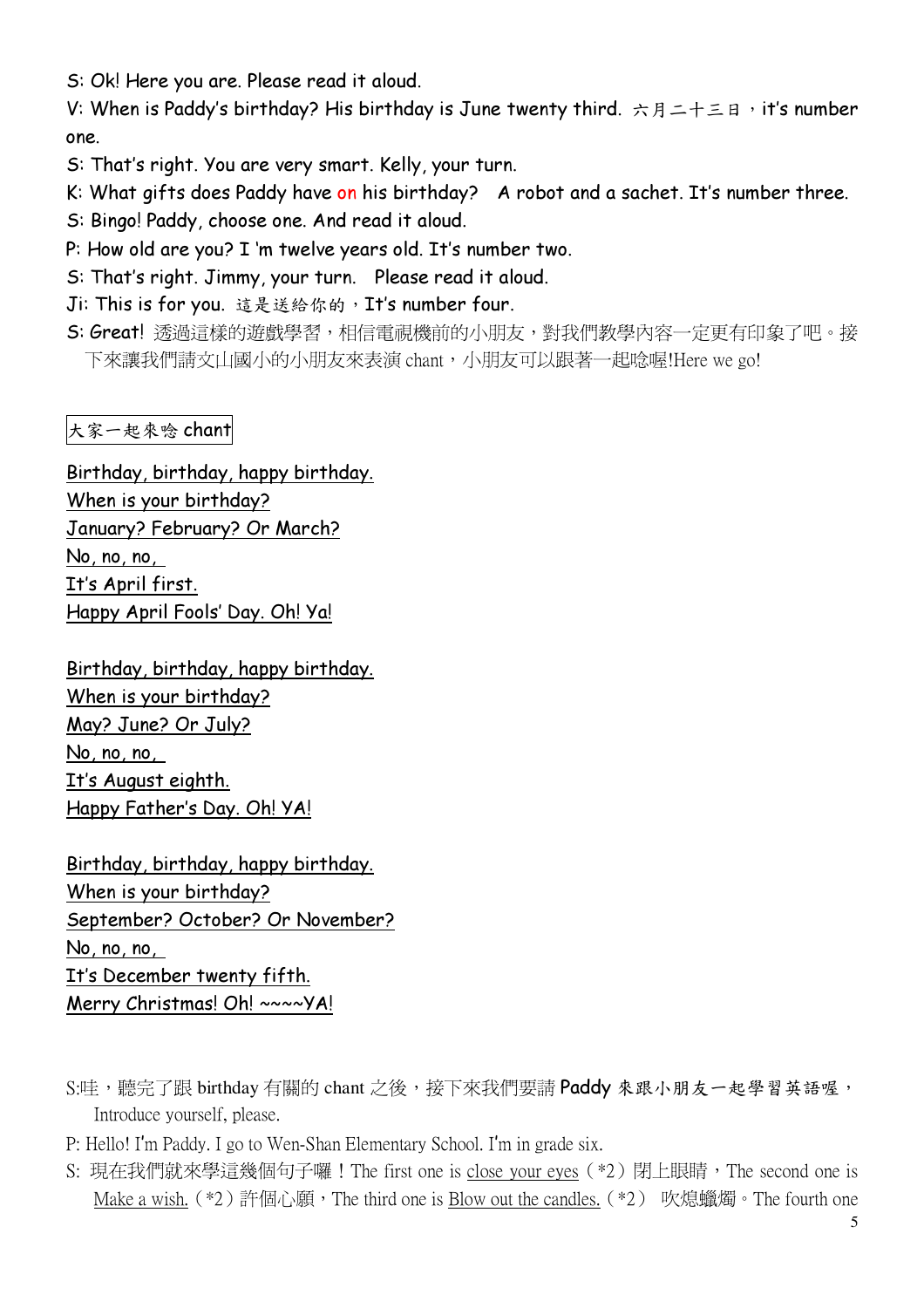is May your wish come true. (\*2) 祝你願望實現。 Ok,學會這些片語之後,讓我們一起來玩個遊 戲吧! Now, let's play a mime game. Mime game 就是比手畫腳啦!很好玩喔, Let's go !

# 【唱遊景】

Ja: Hi! What are you doing? P: We are practicing some new words. Ja: That's good for you. What are they? Ji: OK! Let's play a mime game. Ja: mn.. It must be fun. Here we go!  $J$ i: Ja: Pray. Pray.  $\mathrm{I}$ : Ja: Make a wish. Make a wish.  $J$ i: P& Ji: Ja: Are you fighting?  $P:$ Ja: Are you playing the game boy?  $P\&$  Ji:  $J$ i: Ja: It's a doll.  $J$ i: Ja: It's a robot.  $J$ i:  $P:$ Ja: Blow the finger.  $P^{\cdot}$ Ja: Blow Candles, Candles, Blow out the candles.  $P:$ 

【片尾景】

S:看完 mime game 的表演,現在是不是更認識這些句子了呢?今天節目也進入尾聲了,不知道電視 機前的小朋友是不是都記住了呢?每個人的生日就是母難日,母親辛苦懷胎十月,把我們生下 來,生日這天我們在慶生之外可別忘了也要感謝母親生育、養育之恩,我們都是母親的心肝寶貝, We are the apple of mother' seye. the apple of mother' seye. 母親的心肝寶貝, 所以當母親慢慢變老 時,我們也要把她當成我們的寶貝來呵護著喔! 我們的教學內容都會放在高雄縣教育局的網站 上,如果你想再看一次或想下載教學內容,請上高雄縣教育局網站點選快樂學英語,網址是: www.ks.edu.tw (\*2), 節目最後, 讓我們一起來欣賞由文山國小的小朋友所表演的唱游, It's time